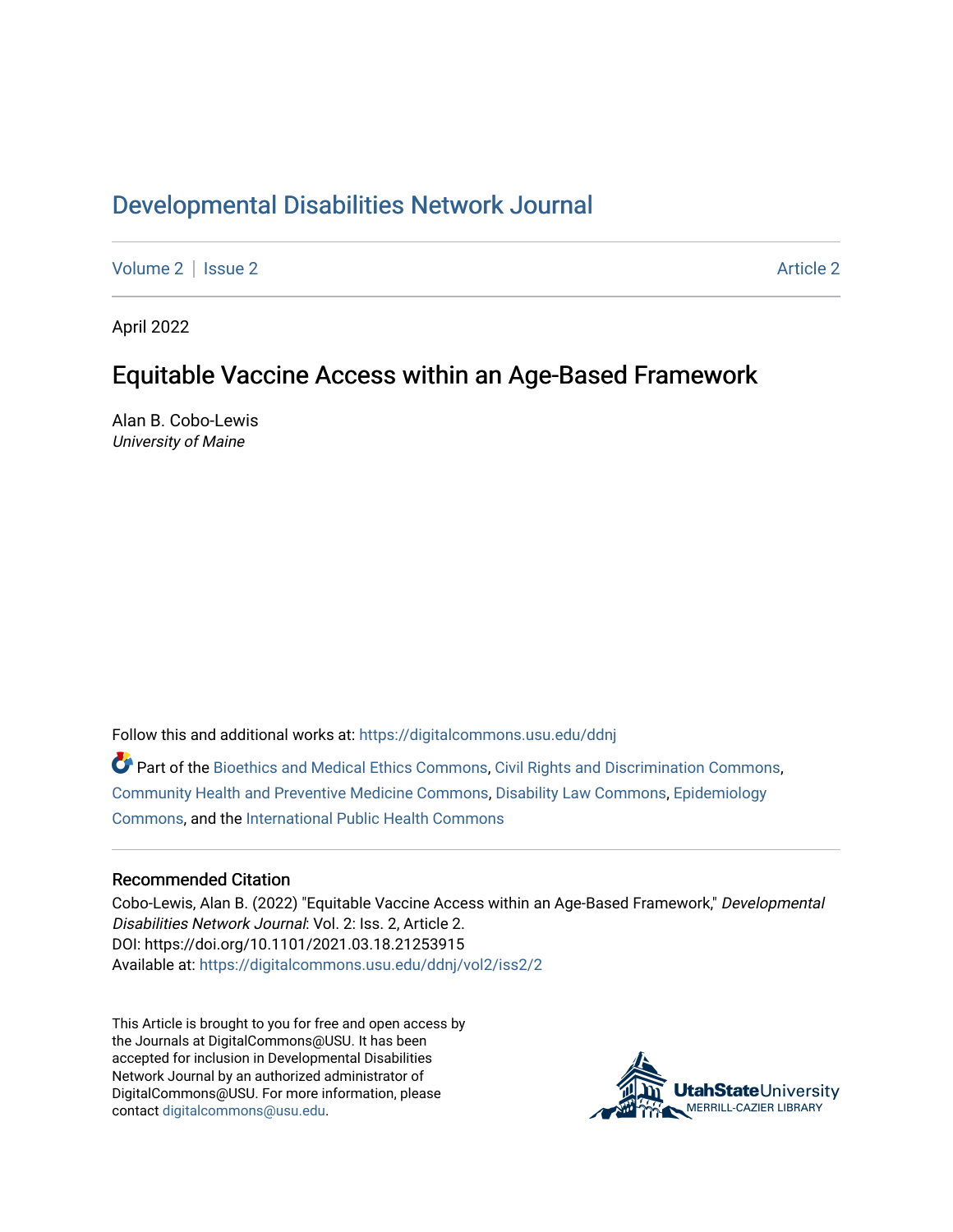## Equitable Vaccine Access within an Age-Based Framework

#### Cover Page Footnote

Thanks to Angie Claussen for comments on a previous draft and to Liz Perkins for explaining how terms for type of residence differ between the UK and US in the. This work was supported by the Administration for Community Living, U.S. Department of Health and Human Services, under Grant 90DDUC0056. The contents are those of the author and do not necessarily represent the official views of, nor an endorsement, by ACL/HHS, or the U.S. Government.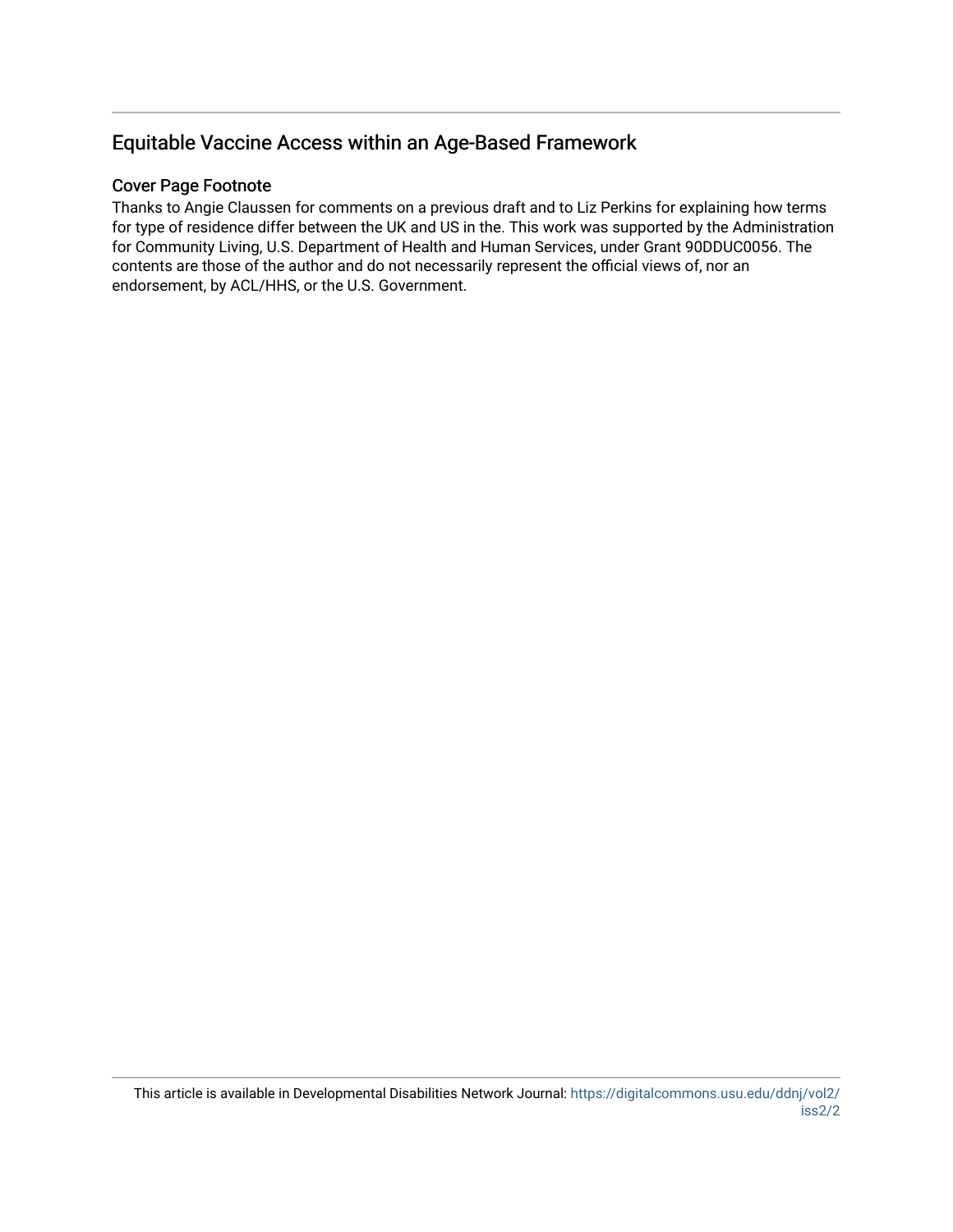# **Equitable Vaccine Access Within an Age-Based Framework[a](#page-2-0)**

Alan B. Cobo-Lewis University of Maine, Orono, ME

#### **Abstract**

*Objectives: When vaccine supply was limited, several states adopted age-based prioritization for COVID-19 vaccine eligibility because it is simple (especially when age is quantized by decade), and age is strongly associated with COVID-19 mortality. But this approach raises equity concerns based in law and ethics. This study proposes data-driven solutions for equitable policy within an age-based framework.* 

*Methods: Using the Centers for Disease Control and Prevention (CDC) and U.S. Census Bureau data, 538,627 U.S. COVID-19 deaths were analyzed by age and race-ethnicity through February 2021 and the risk ratios were compared to published data on risk ratios for other conditions.* 

*Results: COVID-19 mortality rose 2.56-fold per decade of life. Down syndrome, organ transplantation, and intellectual/developmental disability all have risk ratios higher than that.* 

*Conclusions: People with specific conditions associated with a risk ratio of 2.56 or 6.54 should become vaccine-eligible along with people 10 or 20 years older, respectively. Even as vaccines become more available, data collection and reporting through disability systems should be integrated with general public health systems, including vaccination databases, in order to assess COVID-19 mortality associated with intellectual or developmental disability per se and to make it possible to track vaccine progress in this marginalized population. People from these groups should also be involved in decision making and advisory bodies.*

#### **Plain Language Summary**

*Older people are more likely than younger people to die from COVID-19. Some states have let older people get vaccines before younger people, even if the younger people had disabilities. These states gave 70-year-olds vaccine access, then 60-year-olds vaccine access, and so on. So how much does risk of COVID-19 death go up when people age 10 years? When you are 10 years older, your risk of dying from COVID-19 is 2.6 times higher.*  People with severe kidney disease and people with intellectual or developmental *disabilities who live in group homes are also about 2.6 times as likely to die from COVID-19. People with Down syndrome, people with intellectual or developmental disabilities* 

<span id="page-2-0"></span>Thanks to Angie Claussen for comments on a previous draft and to Liz Perkins for explaining how terms for type of residence differ between the U.K. and the U.S. This work was supported by the Administration for Community Living, U.S. Department of Health and Human Services (ACL/HHS), under Grant 90DDUC0056. The contents are those of the author and do not necessarily represent the official views of, nor an endorsement by, ACL/HHS or the U.S. Government.

Correspondence concerning this article should be addressed to Alan B. Cobo-Lewis, Director; Center for Community Inclusion and Disability Studies; The University of Maine; Center for Excellence in Developmental Disabilities Education, Research, and Service; 5717 Corbett Hall, Room 234; Orono, ME 04469-5717. Email: [alanc@maine.edu](mailto:alanc@maine.edu)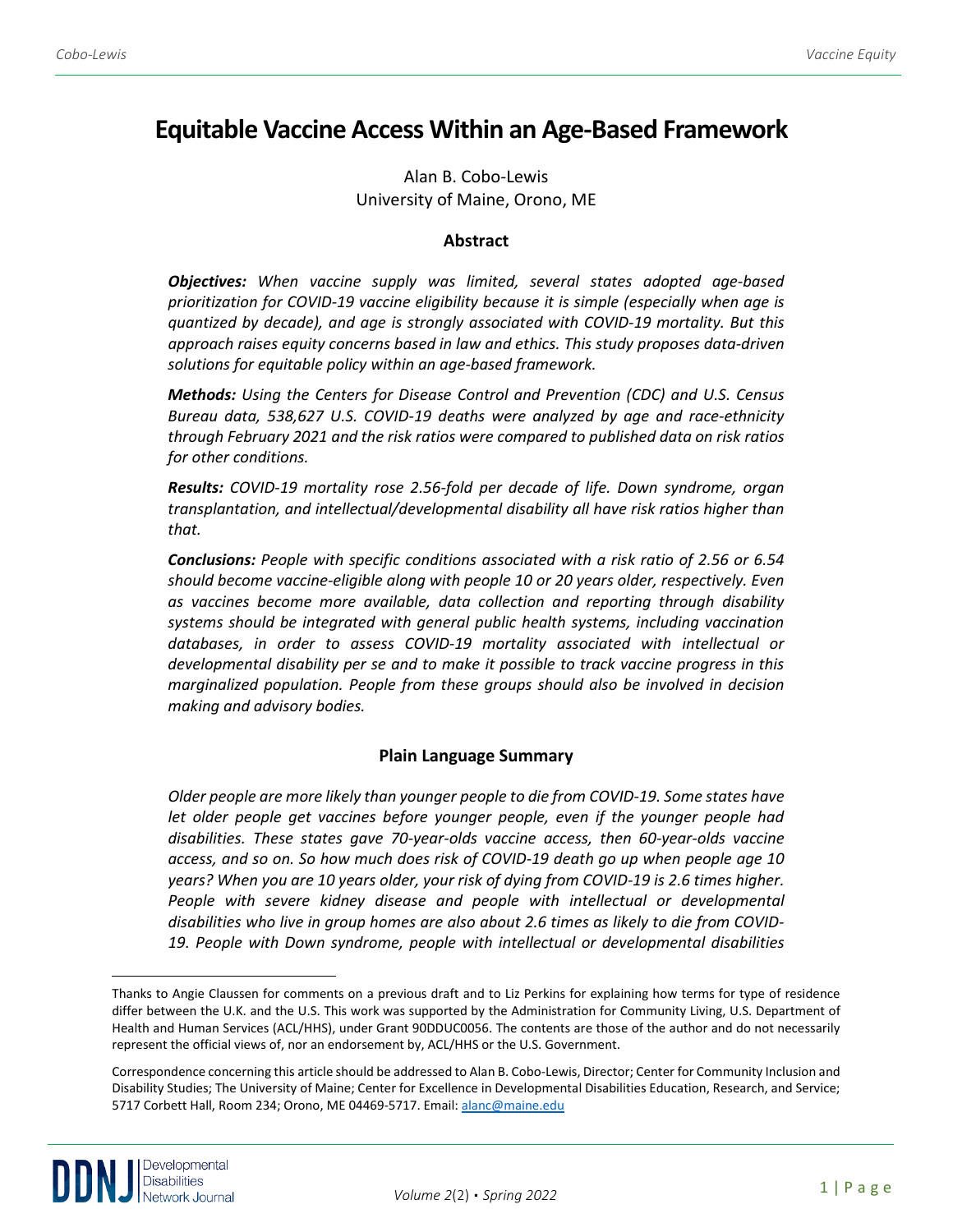*living in Intermediate Care Facilities (ICFs), and people with organ transplants are even more likely to die from COVID-19. If a state or country lets old people get vaccines early, then they should let people with organ transplants or severe kidney disease get vaccines*  with people 10 years older. They should let people with intellectual or developmental *disabilities in group homes or ICFs get vaccines with people 10 or 20 years older. They should let people with Down syndrome get vaccines with people who are much older. States and countries should also include disability when they report data on COVID-19. This should include vaccination data. They should not segregate data about disability. People from marginalized groups should be included in decision making, and decisions should change with new information.*

When COVID-19 vaccines were in short supply in the U.S., several states moved to agebased prioritization for COVID-19 vaccine eligibility (modified to also prioritize teachers and childcare workers, who President Biden identified as a federal priority based on their role as essential workers for reopening schools rather than on increased COVID-19 risk *per se*). There was substantial variability in how states consider disability (Johns Hopkins Disability Health Research Center & Center for Dignity in Healthcare for People with Disabilities, 2021), but as of March 8, 2021, adults with high-risk conditions were not prioritized in 12 states (Harmon & Ivory, 2021). Age-based prioritization is simple, especially when states quantize age by decade, opening vaccines to people at least in their 70s, then adding people in their 60s, etc. States typically justified age-based prioritization by older people's large risks of serious COVID-19 outcomes, including death, and by the need for simple, fast, and transparent systems (*Governor Lamont Announces Connecticut Will Continue Age-Based Approach To COVID-19 Vaccine Eligibility; Educators and Childcare Providers to Have Dedicated Clinics in March*, n.d.; Maine Department of Health and Human Services, 2021). But strictly age-based prioritization has come under assault as being unethical (Persad et al., 2020), and the U.S Department of Health and Human Services Office for Civil Rights (2017) has advised that, under the Affordable Care Act's nondiscrimination provisions, a state or other entity is "only permitted to consider age as one factor as part of its overall decision-making." Consequently, two complaints were filed with the Office for Civil Rights challenging Connecticut's age-based prioritization (Disability Rights Connecticut, 2021a, 2021b).

Vaccines remain in short supply in other countries, and shortages (of vaccines and other resources) may return in the U.S. in future public health crises. How do you reconcile any large age-associated effects with ethical and legal demands for equity in jurisdictions that prioritize on age? The answer is found in a proper quantification of the age-associated effects and a commitment to better data collection and reporting and inclusion in decision-making.

#### **Methods**

To quantify the association of age (as well as race and ethnicity) with COVID-19 mortality, publicly available data were downloaded from the U.S. Centers for Disease Control and Prevention (CDC) and the U.S. Census Bureau. In calculating COVID-19 mortality (COVID-19 deaths per capita), the CDC data provided numerators (number of COVID-19 deaths), and the census data provided denominators (population). Because the data were aggregated and deidentified, no IRB review was required. Data were analyzed for COVID-19 deaths through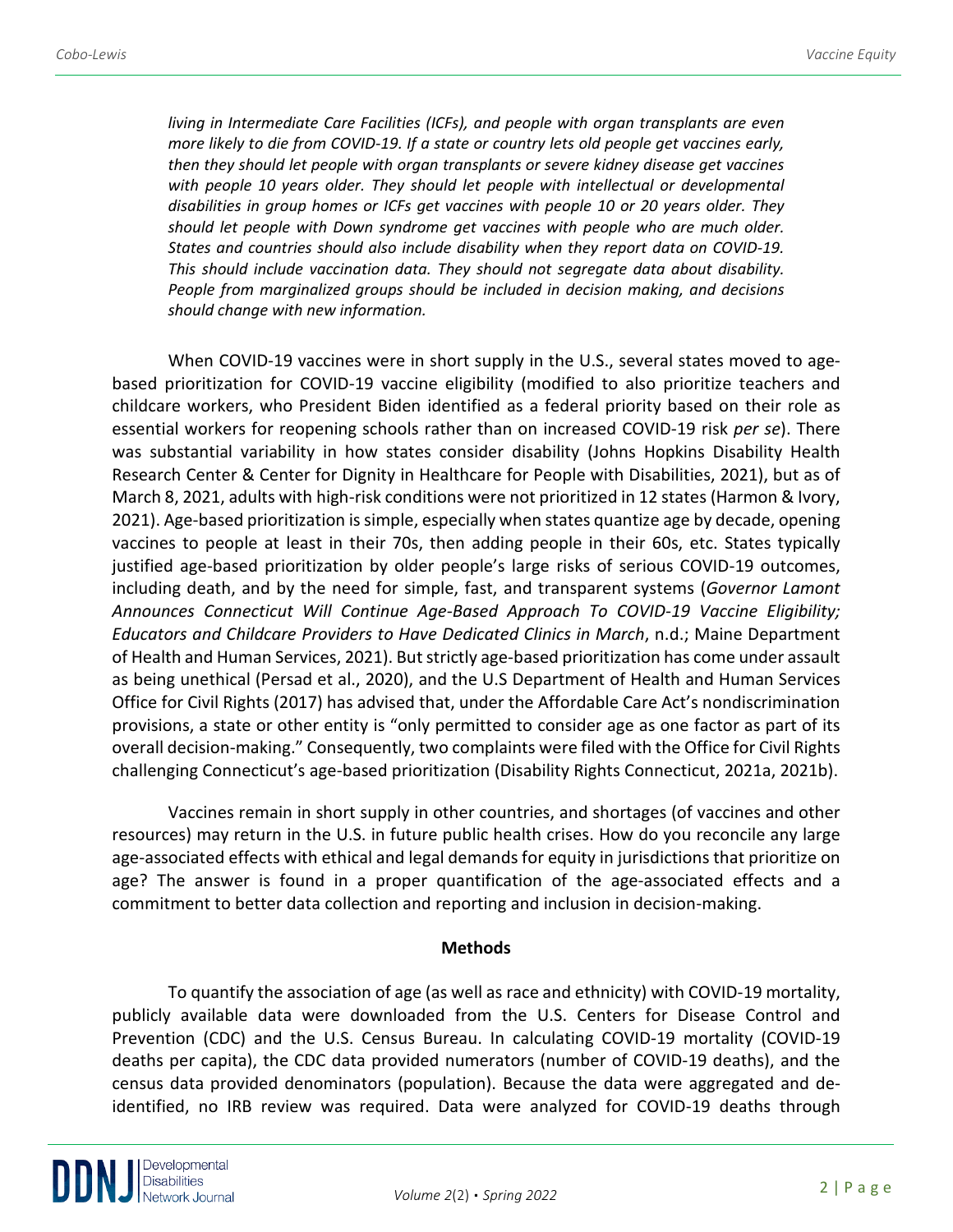February 2021, when vaccines were in short supply, some states were prioritizing vaccine distribution based solely on age, and the Delta variant had not yet emerged.

Census data were from 2019 estimates (the most recent available at time of analysis in September 2021) of U.S. population (by age group for the first analysis, by age group and racial/ ethnic category for the second analysis). To analyze the overall increase of COVID-19 mortality by age, data were downloaded on number of COVID-19 deaths by age group from [https://data.cdc.gov/resource/9bhg-hcku.json.](https://data.cdc.gov/resource/9bhg-hcku.json) (The data file includes number of total deaths, number of COVID-19 deaths, number of pneumonia deaths, number of influenza deaths, and number of deaths in more than one of these categories, by time [month, year, or cumulative across the dataset], age group, sex, and U.S. state [or U.S.-wide]. Only COVID-19 deaths by month and age group were used.) To analyze associations involving race or ethnicity, additional data on COVID-19 deaths by age group and racial/ethnic group were downloaded from https://data.cdc. gov/resource/tpcp-uiv5.json. (That data file includes total number of deaths and number of COVID-19 deaths, by time [week, month, year, or cumulative across the whole dataset], racial/ ethnic group [missing for < 1% of COVID-19 deaths], and HHS region [or U.S.-wide]. Only U.S. wide COVID-19 deaths by month, age group, and racial/ethnic group were used.) Race and ethnicity groups were constructed to match those used in a previous study of racial and ethnic disparities (Bassett et al., 2020): Hispanic, Non-Hispanic American Indian and Alaska Native, Non-Hispanic Asian or Pacific Islander (including Native Hawaiian), and Non-Hispanic Black. The three racial categories were nominally for people reporting those races alone (but < 1% of COVID-19 deaths recorded more than one race).

All analyses were conducted in R 4.1.0 (R Core Team, 2021). COVID-19 mortality was calculated for 9 age categories, from under 5 years old to 85+ years old. To quantify how much COVID-19 mortality changed with increasing age, quasipoisson regression was used (a technique similar to linear regression, but specifically appropriate for count data—quasipoisson can be especially useful when there may be additional unmeasured effects on the outcome variable). COVID-19 deaths were regressed on age as well as jointly on age and racial-ethnic category, in both cases with an offset term for the logarithm of population. (This method recognizes that the death count depends both on the mortality rate in a group and on what the overall population is in the group.) In the regressions, age was taken as the mean age in each age category, calculated from census estimates of U.S. population for each 1-year age span from 0 through 100 years old. (This was close to the middle age in each category. For example, mean age for the youngest group [under age 5] was 2.0 years, and mean age for the group of people in their 30s was 34.5 years. Mean age for the group of people age 85+ was 89.4 years.) In the regressions involving race and ethnicity, the general population was treated as the reference category. All results are reported with 95% confidence intervals.

For the main analysis, COVID-19 deaths through February 2021 were analyzed. In a subsequent "sensitivity analysis," data from March 2021 through September 11, 2021, were analyzed to evaluate whether conclusions remained broadly the same. To evaluate robustness to other methods of analysis, logistic regressions of the COVID-19 mortality rates and linear regressions of the log-transformed COVID-19 mortality rates were also conducted.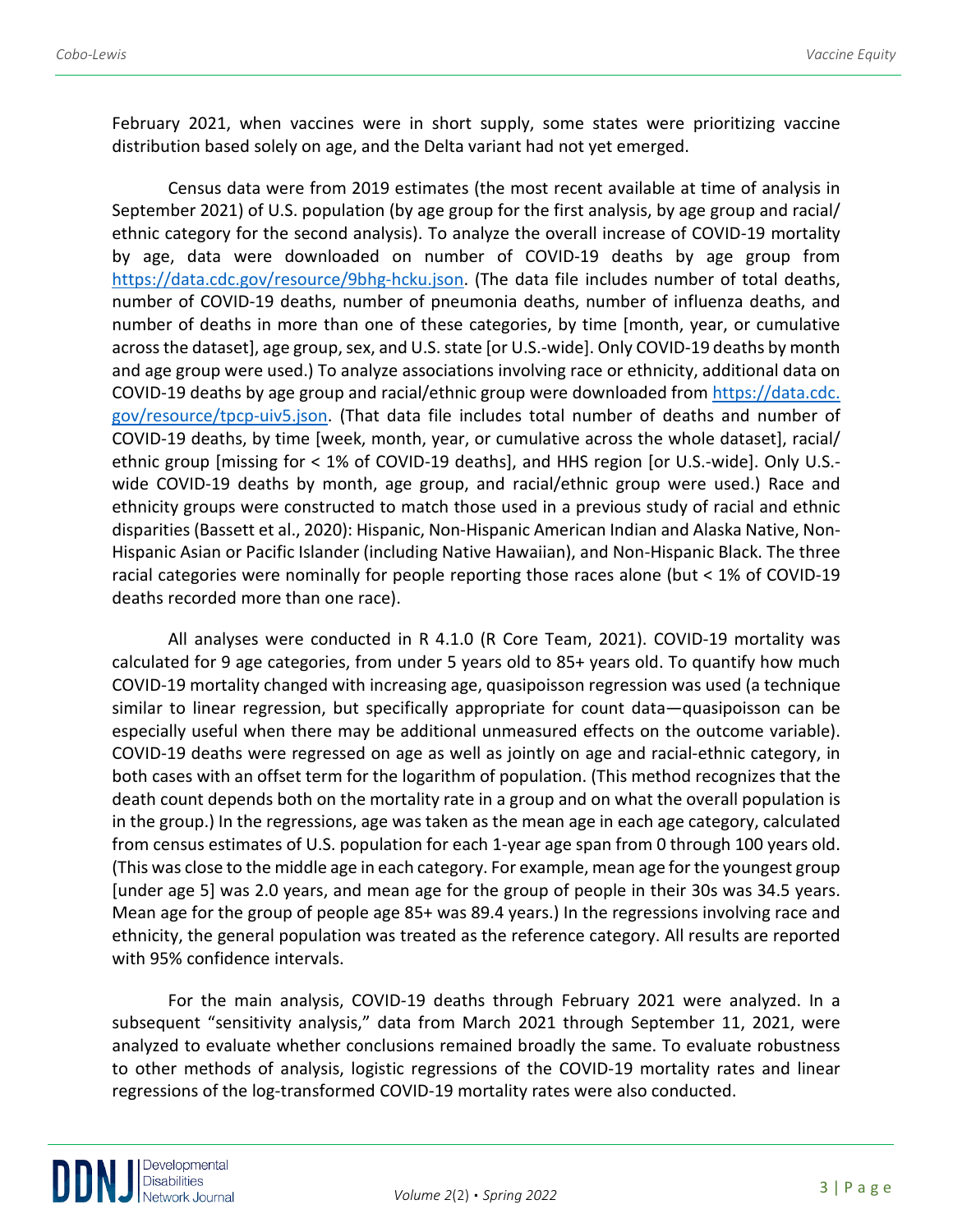The full content of the R code is available from the author or download it from [github.](https://github.com/acobolew/covid-vaccine-equity-ddnj) In order for the code to run for the first time, a census API key must be obtained from https://api.census.gov/data/key signup.html as described in "Working with the Census Data  $API''$  and installed using the census api key() function in the tidycensus R package (Walker, 2020). For a low-bandwidth analysis such as this, no API key is required from the CDC.

#### **Results**

#### **Age**

CDC data covered 538,627 U.S. COVID-19 deaths through February 2021. Figure 1 plots COVID-19 mortality rate versus age, pooling across the entire population (see also Table 1). COVID-19 mortality during this period was lowest for 5-17 year olds, but otherwise increased consistently with increasing age. Overall, COVID-19 mortality in the U.S. increased by a factor of 2.56 (95% confidence interval [CI] 2.49, 2.62) per decade of life (so risk of dying from COVID-19 through February 2021, more than doubled for every 10-year increase in age).

## **Figure 1**





*Note.* Numerators for mortality rates are from CDC, and denominators are from U.S. Census Bureau. Line and 95% confidence interval reflect quasipoisson regression relating COVID-19 mortality to age and indicates that mortality increases by a factor of 2.56 per decade of life [95% confidence interval (2.49, 2.62)]

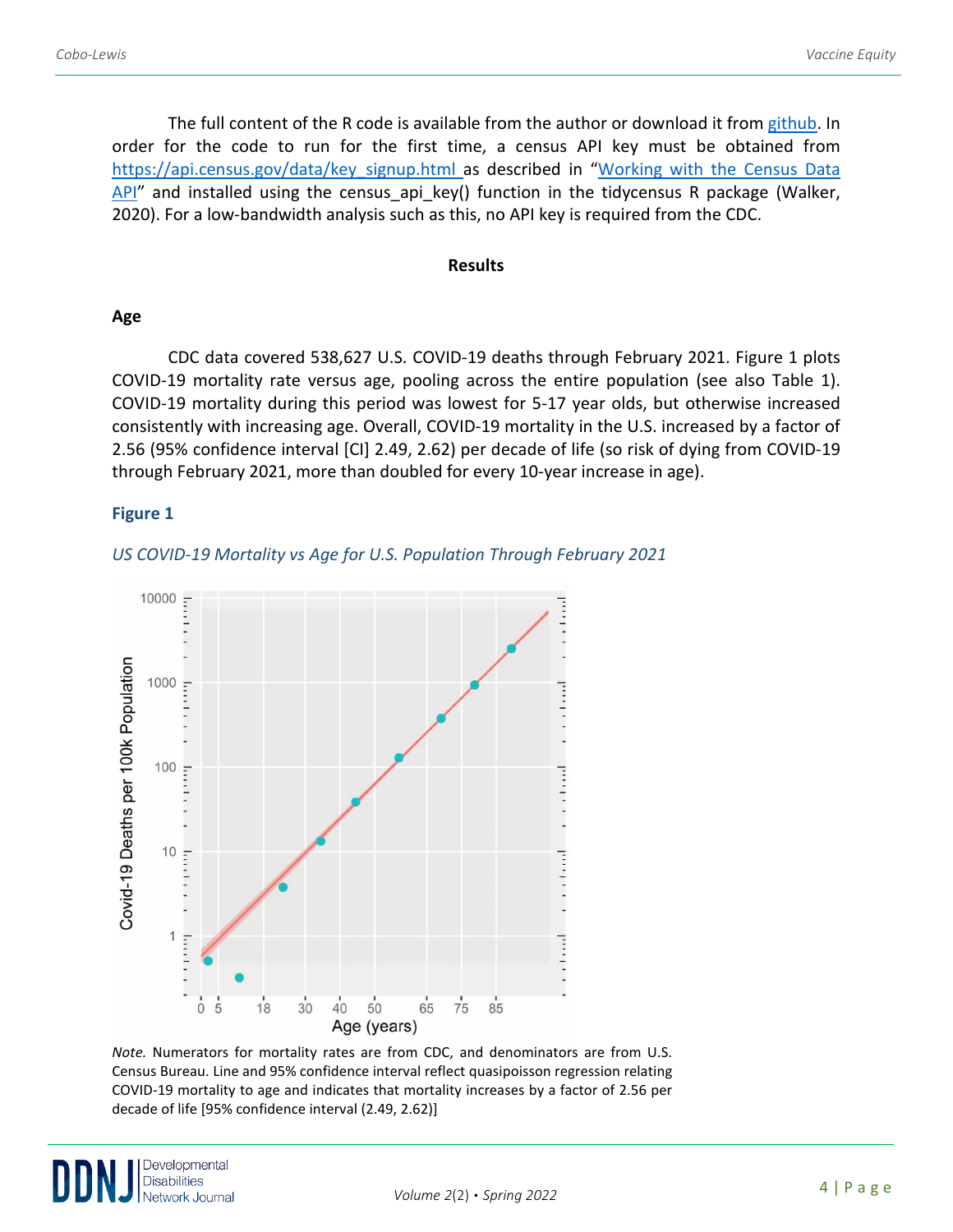## **Table 1**

## *Population, Number of COVID-19 Deaths, and COVID-19 Mortality per 100k Population by Race/Ethnicity and Age, for U.S. COVID-19 Deaths Through February 2021*

|                           | Age       | Mean age |            | Number of Covid-19 | Covid-19 mortality per |
|---------------------------|-----------|----------|------------|--------------------|------------------------|
| Race/ethnicity            | group     | (years)  | Population | deaths             | 100k population        |
| All Races and Ethnicities | $0 - 4$   | 2.0      | 19,576,683 | 99                 | 0.51                   |
|                           | $5 - 17$  | 11.0     | 53,462,467 | 171                | 0.32                   |
|                           | $18 - 29$ | 23.7     | 53,728,222 | 2,033              | 3.78                   |
|                           | $30 - 39$ | 34.5     | 44,168,826 | 5,852              | 13.25                  |
|                           | $40 - 49$ | 44.6     | 40,319,374 | 15,596             | 38.68                  |
|                           | $50 - 64$ | 57.0     | 62,925,688 | 80,928             | 128.61                 |
|                           | $65 - 74$ | 69.1     | 31,483,433 | 118,200            | 375.44                 |
|                           | $75 - 84$ | 78.8     | 15,969,872 | 149,636            | 936.99                 |
|                           | $85+$     | 89.4     | 6,604,958  | 166,112            | 2,514.96               |
| Non-Hispanic American     | $0 - 4$   | 2.0      | 161,894    | $\mathbf 1$        | 0.62                   |
| Indian and Alaska Native  | $5 - 17$  | 11.0     | 454,056    | 3                  | 0.66                   |
|                           | $18 - 29$ | 23.7     | 455,166    | 81                 | 17.80                  |
|                           | $30 - 39$ | 34.5     | 334,201    | 269                | 80.49                  |
|                           | $40 - 49$ | 44.6     | 284,857    | 476                | 167.10                 |
|                           | $50 - 64$ | 57.0     | 443,316    | 1,673              | 377.38                 |
|                           | $65 - 74$ | 69.1     | 191,853    | 1,720              | 896.52                 |
|                           | $75 - 84$ | 78.8     | 82,649     | 1,328              | 1,606.80               |
|                           | $85+$     | 89.4     | 26,916     | 739                | 2,745.58               |
| Hispanic                  | $0 - 4$   | 2.0      | 5,094,211  | 37                 | 0.73                   |
|                           | $5 - 17$  | 11.0     | 13,593,354 | 71                 | 0.52                   |
|                           | $18 - 29$ | 23.7     | 11,797,900 | 850                | 7.20                   |
|                           | $30 - 39$ | 34.5     | 9,096,112  | 2,543              | 27.96                  |
|                           | $40 - 49$ | 44.6     | 7,962,287  | 6,911              | 86.80                  |
|                           | $50 - 64$ | 57.0     | 8,389,407  | 25,849             | 308.11                 |
|                           | $65 - 74$ | 69.1     | 2,822,119  | 25,204             | 893.09                 |
|                           | $75 - 84$ | 78.8     | 1,307,751  | 22,197             | 1,697.34               |
|                           | $85+$     | 89.4     | 509,096    | 15,800             | 3,103.54               |
| Non-Hispanic Black        | $0 - 4$   | 2.0      | 2,684,389  | 22                 | 0.82                   |
|                           | $5 - 17$  | 11.0     | 7,322,768  | 41                 | 0.56                   |
|                           | $18 - 29$ | 23.7     | 7,759,337  | 483                | 6.22                   |
|                           | $30 - 39$ | 34.5     | 5,810,545  | 1,367              | 23.53                  |
|                           | $40 - 49$ | 44.6     | 5,100,103  | 3,449              | 67.63                  |
|                           | $50 - 64$ | 57.0     | 7,491,213  | 17,674             | 235.93                 |
|                           | $65 - 74$ | 69.1     | 3,100,660  | 21,892             | 706.04                 |
|                           | $75 - 84$ | 78.8     | 1,366,933  | 20,060             | 1,467.52               |
|                           | $85+$     | 89.4     | 511,540    | 15,215             | 2,974.35               |
| Non-Hispanic Asian or     | $0 - 4$   | 2.0      | 999,341    | 4                  | 0.40                   |
| Pacific Islander          | $5-17\,$  | 11.0     | 2,831,788  | $11\,$             | 0.39                   |
|                           | $18 - 29$ | 23.7     | 3,400,086  | 87                 | 2.56                   |
|                           | $30 - 39$ | 34.5     | 3,363,152  | 304                | 9.04                   |
|                           | $40 - 49$ | 44.6     | 2,934,483  | 680                | 23.17                  |
|                           | $50 - 64$ | 57.0     | 3,419,606  | 3,517              | 102.85                 |
|                           | $65 - 74$ | 69.1     | 1,531,140  | 5,183              | 338.51                 |
|                           | $75 - 84$ | 78.8     | 725,748    | 5,721              | 788.29                 |
|                           | $85+$     | 89.4     | 296,443    | 6,076              | 2,049.64               |

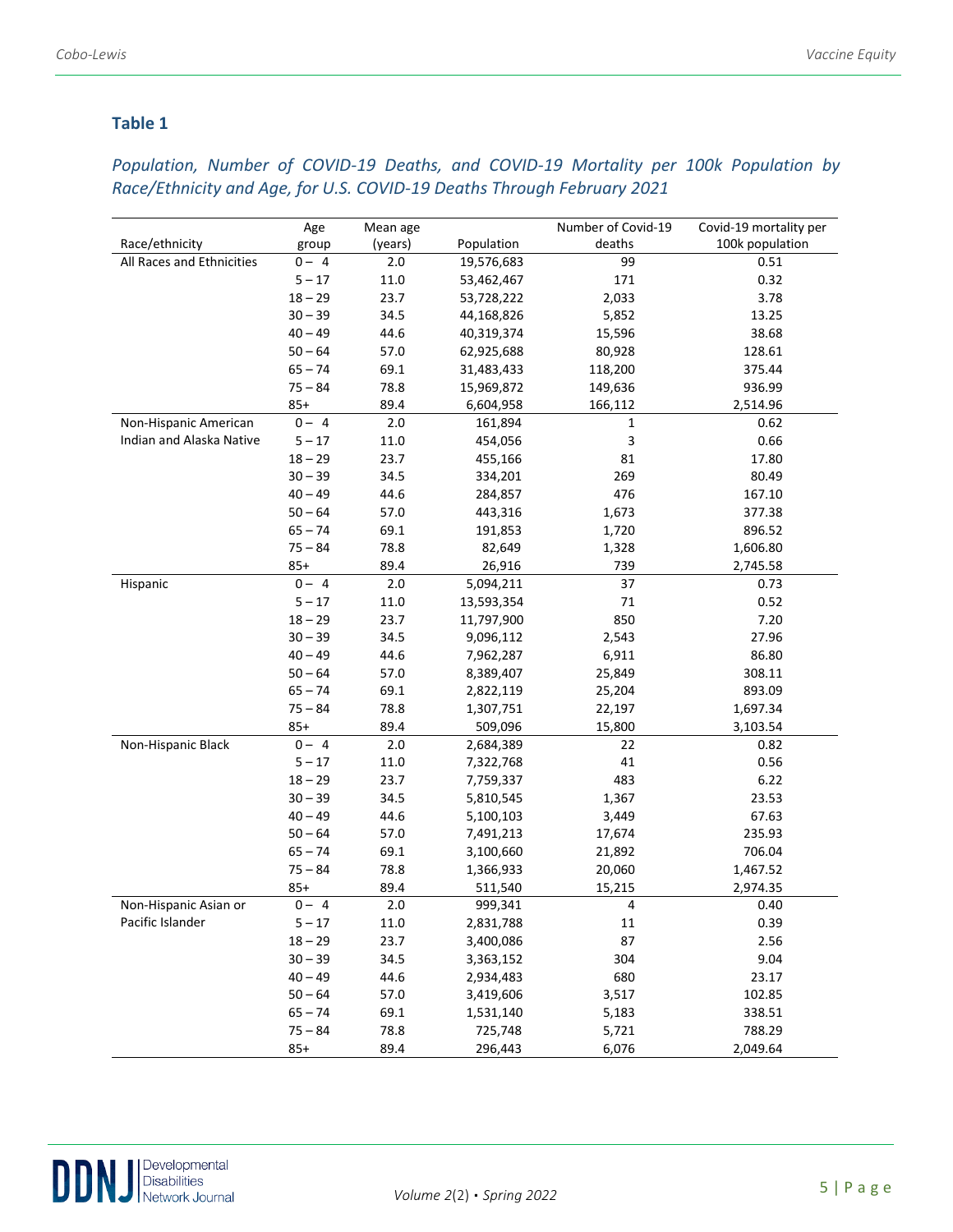## **Race and Ethnicity**

Figure 2 presents the data for each racial-ethnic category in a separate panel, while also repeating the data and fit for the overall population in every panel (see also Table 1). Adjusting for age, the difference in COVID-19 mortality between racial-ethnic category and the overall

## **Figure 2**





*Note.* Numerators for mortality rates are from CDC, and denominators are from U.S. Census Bureau. Data and quasipoisson fit (including 95% confidence interval) for entire population are repeated in each panel, showing risk ratio for mortality increasing 2.56 per decade of life, [95% confidence interval (2.49, 2.62)].

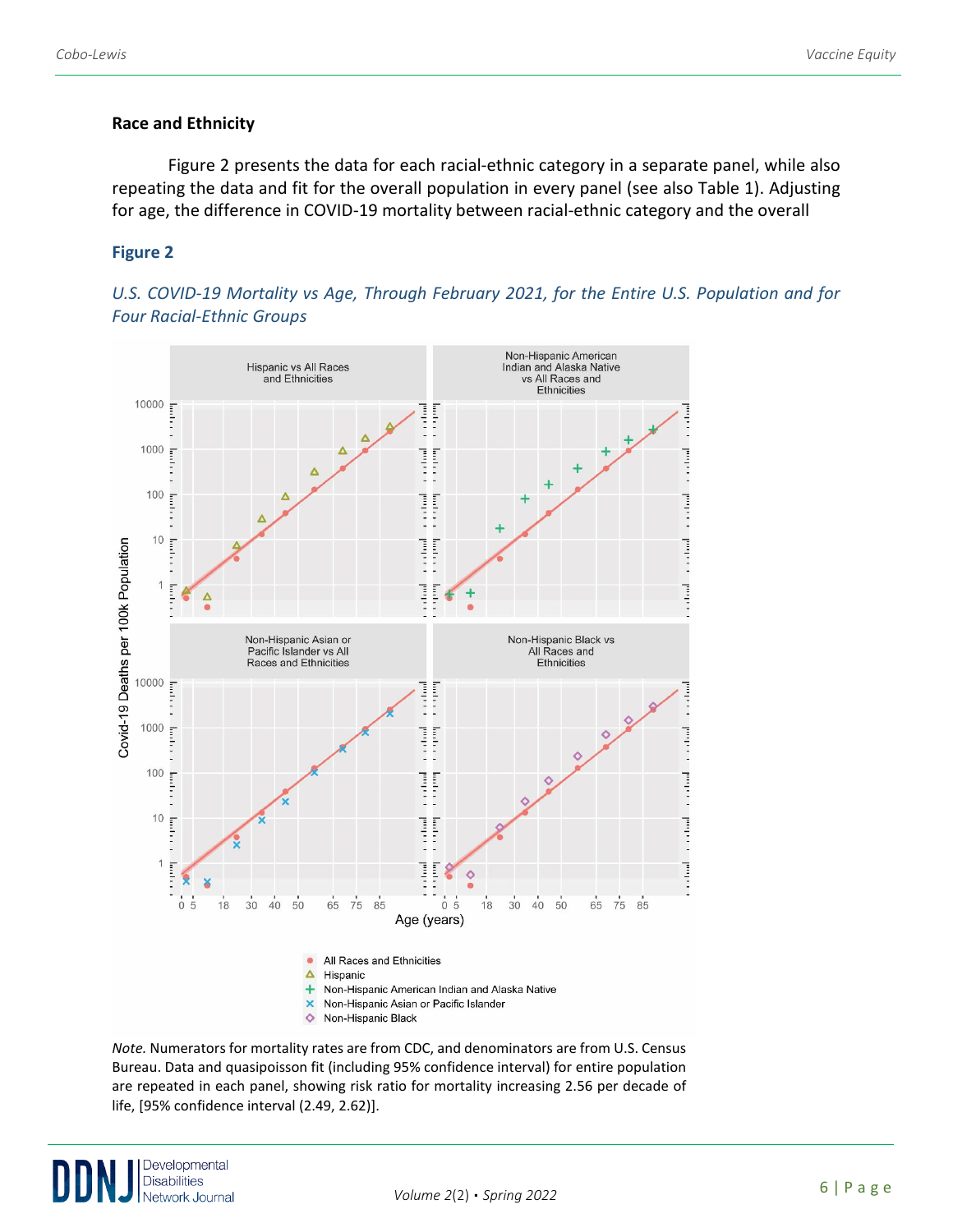population was largest for Non-Hispanic American Indian and Alaska Native, with risk ratio 2.14 (95% CI 1.41, 3.25), then Hispanic, with risk ratio 1.92 (95% CI 1.71, 2.15), then Non-Hispanic Black, with risk ratio 1.59 (95% CI 1.41, 3.25). The difference in COVID-19 mortality was not significant between Non-Hispanic Asian or Pacific Islander and overall population, with risk ratio 0.82 (95% CI 0.65, 1.03).

COVID-19 mortality among racial and ethnic minorities also appeared especially elevated from levels in overall population in early adulthood through midlife, especially for Non-Hispanic American Indian and Alaska Native people. Rather than pursuing curvilinear fits over a small number of age categories, for each racial-ethnic category, the raw COVID-19 mortalities in age group were compared directly to the corresponding values in the overall population (a "modelfree approach" because it compares raw rates instead of fitting lines or curves to the data). The maximum risk ratio by age was similar to the regression-derived risk ratios for three racial-ethnic categories, but for the Non-Hispanic American Indian and Alaska Native, the risk ratio was as large as 6.08 (95% CI 5.38, 6.86) for people in their 30s, compared to a risk ratio of 2.14 (95% CI 1.41, 3.25) for that racial-ethnic group's regression-derived value.

## **Sensitivity Analyses**

When analyzed via quasilogistic regression instead of quasipoisson regression, the results are essentially the same (odds ratio of 2.57 per decade of life in quasilogistic regression vs risk ratio of 2.56 per decade of life in quasipoisson regression, for example). When log mortality rate is analyzed via linear regression, the age effect increases somewhat, to a risk ratio of 2.84 per decade of life, because linear regression increases the slope of the best-fitting line in Figures 1 and 2 to better fit the COVID-19 mortality in people younger than 30; whereas quasipoisson and quasilinear regression recognize the lower statistical reliability of those data points.

When analyzing the data from March 2021 into September 2021 (120,127 COVID-19 deaths) instead of data from the beginning of the pandemic through February 2021, the pattern of results remained similar. The association of age with mortality was somewhat weaker, with COVID-19 mortality increasing by a factor of 1.96 (95% CI 1.84, 2.09) per decade of life (versus 2.56 per decade of life through March 2021), and the racial/ethnic disparities were reduced for Non-Hispanic American Indian and Alaska Native (risk ratio 2.14 through February 2021 reduced to 1.44 from March 2021 forward) and for Hispanic (risk ratio reduced from 1.92 to 1.47). The patterns in the graphs looked otherwise very similar.

#### **Discussion**

Many potential risk factors elevate COVID-19 mortality by a factor less than the 2.56 risk ratio that people experience from a decade of life and might be excluded from prioritization with comparatively small effects on mortality equity (though a full consideration of equity would also consider effects beyond mortality). However, some conditions and demographic characteristics are associated with elevation in COVID-19 mortality that approaches or even exceeds that level sometimes substantially. Ignoring those characteristics perpetuates health inequities.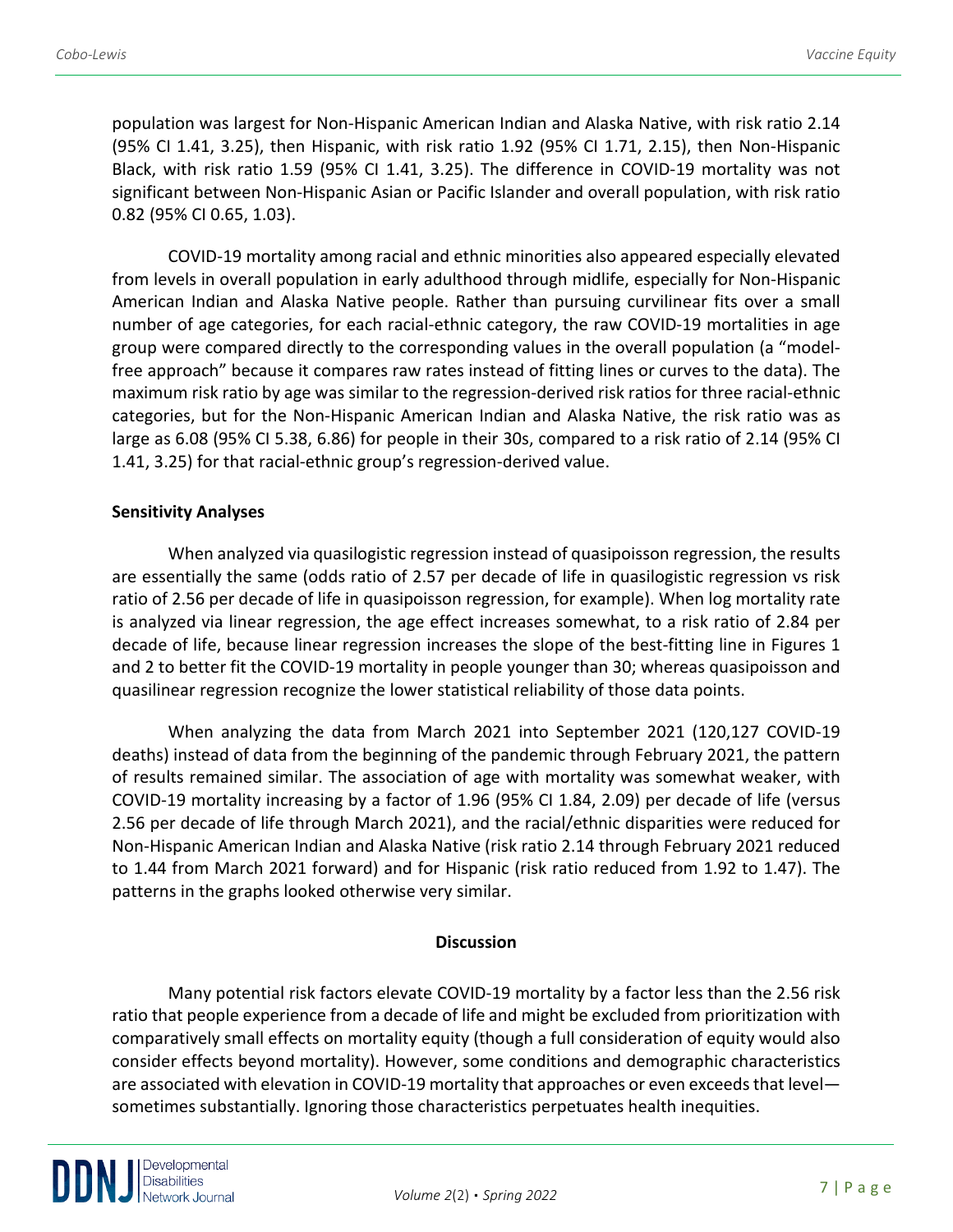Figure 3 displays risk ratios deriving from the present study's regressions, along with risk ratios from other studies for Down syndrome, intellectual or developmental disability, organ transplant, and kidney disease. A risk ratio greater than 1 (data points to the right of the vertical dashed line) indicates COVID-19 mortality higher than in the general population. A risk ratio less than 1 indicates COVID-19 mortality lower than in the general population. For example, a risk ratio of 3 indicates a tripling in COVID-19 mortality. [For one study (Gleason et al., 2021), an odds ratio is displayed instead, and for two studies (Clift et al., 2020; Williamson et al., 2020), hazard ratios are displayed instead, but COVID-19 mortality is low enough that all the ratios in Figure 3 can be treated similarly]. For people with Down syndrome, intellectual, or developmental disability, some ratios show mortality risk separately depending on a person's residence (intermediate care facility vs. group home vs. own home, family home, or shared living), as type of residence is a strong predictor of COVID-19 mortality.

#### **People Living in Congregate Settings Have Higher COVID-19 Mortality**

Intellectual or developmental disability is associated with about a 3-fold (Henderson et al., 2021) to 6-fold (Gleason et al., 2021) elevation in COVID-19 mortality overall (when living situation is not considered). But COVID-19 mortality rate differs substantially by type of residence. People with intellectual or developmental disabilities living in ICFs have COVID-19 mortalities elevated by 8.6-fold to 17.1-fold, depending on type of ICF (Landes et al., 2021b), and people with intellectual or developmental disabilities living in group homes have COVID-19 mortalities elevated by 2.4-fold to 7.8-fold (Landes et al., 2020, 2021b). Compare these elevated COVID-19 mortalities in congregate settings to those among people with intellectual or developmental disability living in their own home, family home, or shared living, where the risk ratio is 0.37 (COVID-19 mortality almost three times *lower* than in the general population). Clearly, congregate living situations are associated with high COVID-19 mortality.

Although some of the COVID-19 mortality risk associated with congregate settings may be attributable to an increased likelihood of people with more significant medical conditions living in such settings, some of the risk is surely associated with the settings' congregate nature *per se*, as social distancing is less achievable in such settings.

#### **People with Down Syndrome Have Higher COVID-19 Mortality**

Down syndrome has been reported to be associated with a 10-fold elevation in COVID-19 mortality even among people living in their own home, family home, or shared living (Clift et al., 2020).

#### **People with Organ Transplant Have Higher COVID-19 Mortality**

Organ transplantation has been reported to be associated with an elevation in COVID-19 mortality of 3.5-fold (Williamson et al., 2020) to 6.5-fold (Tartof et al., 2020).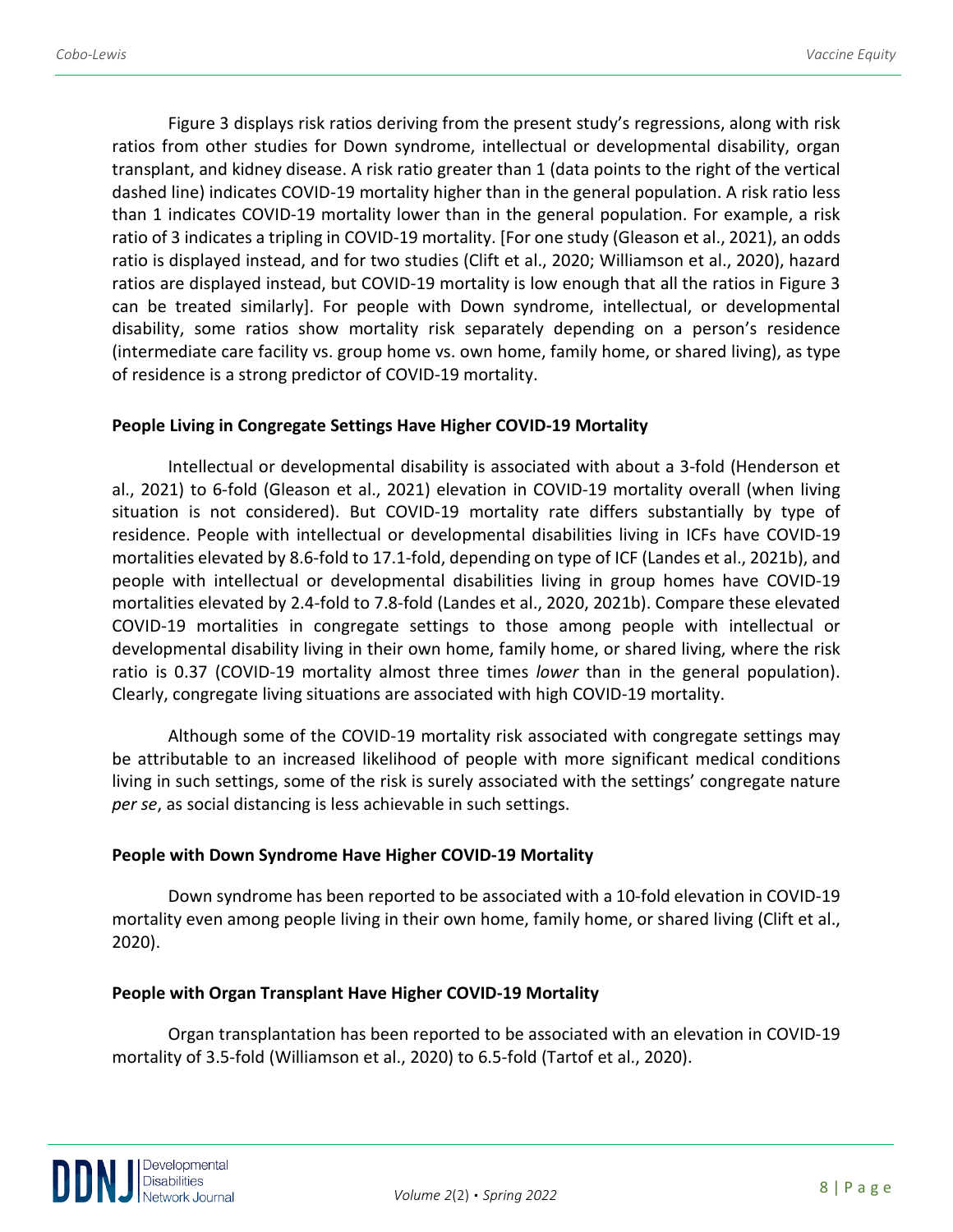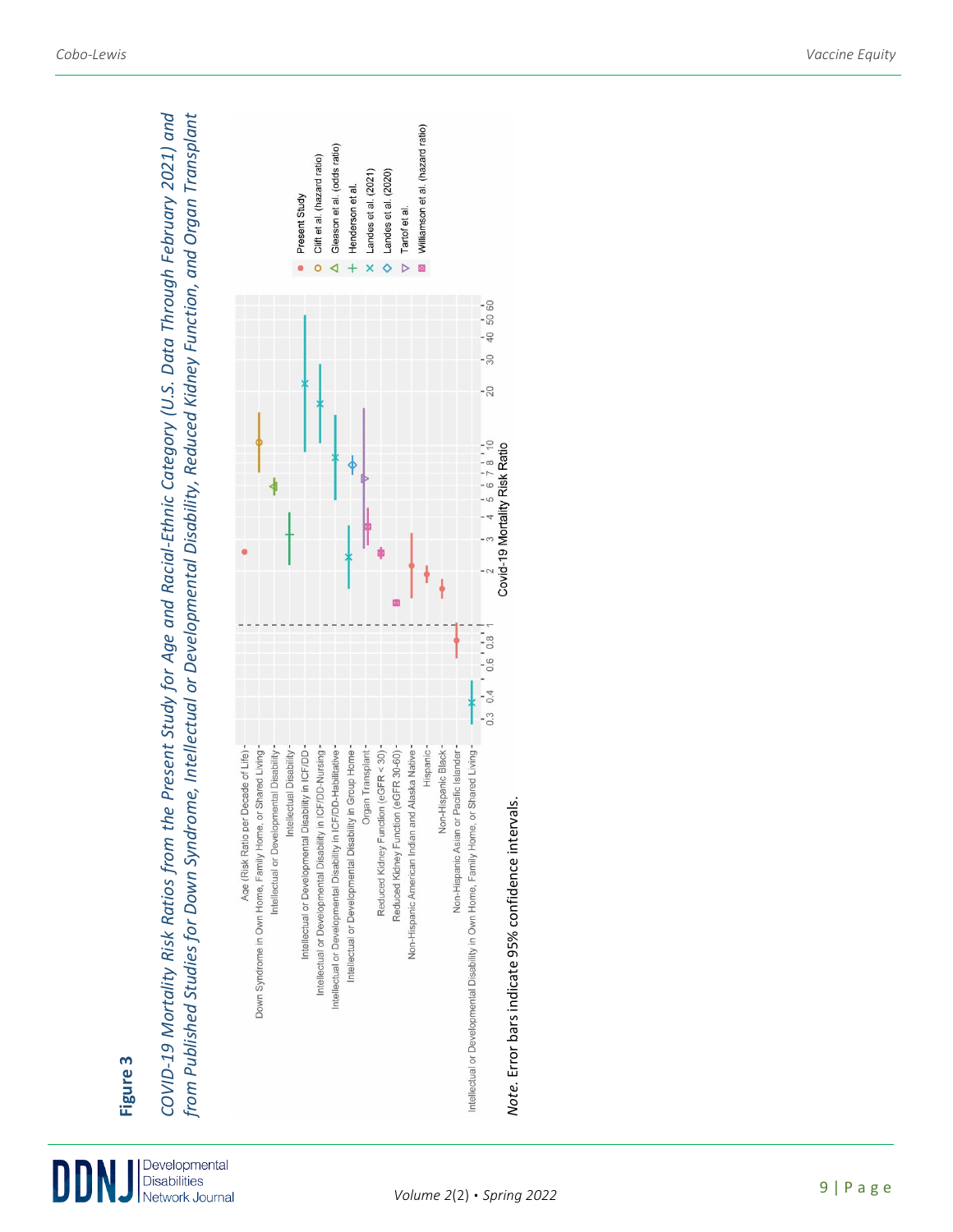#### **People with Substantial Kidney Disease Have Higher COVID-19 Mortality**

Kidney disease has been reported to be associated with a fairly moderate elevation in COVID-19 mortality of 1.3-fold for moderately reduced kidney function [estimated glomerular filtration rate (eGFR) = 30 to 36 ml per min per 1.73 m<sup>2</sup>] but a more substantial elevation in COVID-19 mortality of 2.5-fold for more substantially reduced kidney function (eGFR < 30) (Williamson et al., 2020).

## **American Indian and Alaska Native People, Hispanic People, and Black People Have Higher COVID-19 Mortality**

Elevations in COVID-19 mortality by race and ethnicity are not as large in the present analysis as were found earlier in the pandemic (Bassett et al., 2020), but they are still present, though in most cases not as large as the elevation in COVID-19 mortality associated with being 10 years older. In particular, the point estimate is 2.1-fold for Non-Hispanic Native American Indian and Alaska Natives, though the risk ratio rose as high as 6.1-fold for 25-34-year-old Non-Hispanic Native American Indian and Alaska Natives.

#### **Limitations**

This study considered only COVID-19 mortality, not other substantial medical outcomes like diagnosis or hospitalization nor other outcomes like social isolation or the impact of COVID-19 on formal or informal supports to persons with disabilities. In addition, the available data from the literature did not distinguish among living in one's own home or own family's home versus living with another family (shared living).

The data are inherently correlational. (For example, there was a large association between congregate living and elevated COVID-19 mortality, but because there is no random assignment to congregate living, it is impossible to know the extent to which correlates of congregate living are drive that association.) The data also do not reveal the extent to which correlates of disability (such as income or wealth) may be associated with differences in COVID-19 mortality.

No attempt was made to examine geographic patterns or trends over time (other than beginning of pandemic through end of February 2021 vs. March 2021 into September 2021), nor was sex included in the analysis. The racial/ethnic analysis did not examine the intersectionality of race and ethnicity, as the CDC datasets did not break down data on COVID-19 deaths of Hispanic people by their race.

#### **Conclusion**

States that use a strictly age-based framework for prioritizing eligibility for vaccines typically justify that approach by noting the enormous risk ratio for COVID-19 mortality of the oldest groups versus young adults. For example, people at least 85 years old had a COVID-19

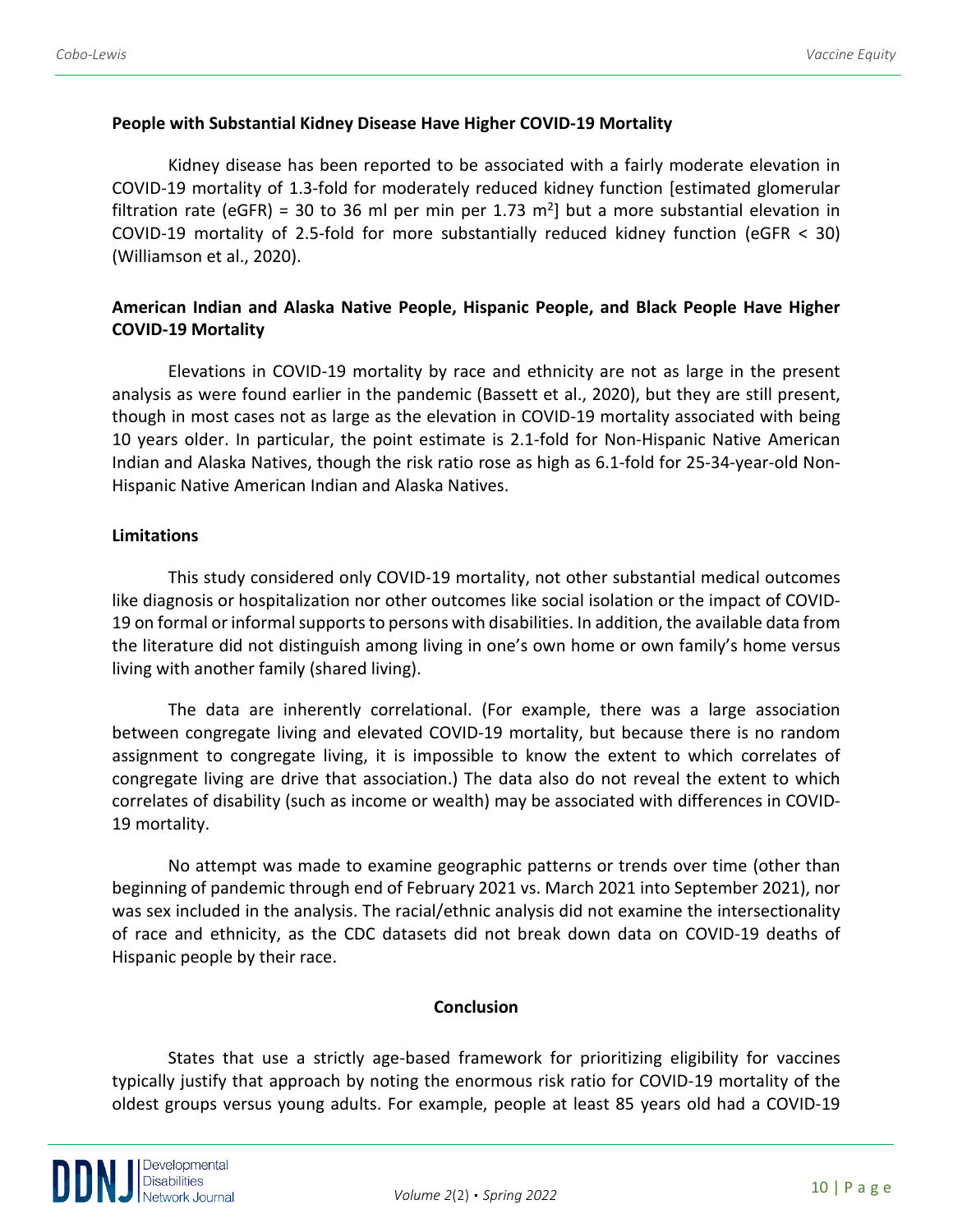mortality of 2514.96 per 100k population through February 2021, versus 3.79 per 100k among 28-29 year olds—an enormous risk ratio of 664.65. But mean age between these groups differs by 65.7 years (6.57 decades). States prioritizing by age typically quantized age by decade—for example, opening up vaccines to 70-year-olds, then 60-year-olds, etc., so the appropriate metric is the risk ratio *per decade*, which can be calculated as 664.651/6.57 = 2.69. By calibrating potential risk factors for COVID-19 mortality against the risk ratio per decade (2.56 per decade when fitting all the data via quasipoisson regression), we can identify characteristics that should be considered for vaccine access even within an age-based framework. This analysis—and the data that informs such analyses—lead to specific policy prescriptions:

#### **Policy Prescription 1: Access to Vaccines**

A 2.56-fold elevation in COVID-19 mortality is the same risk conveyed by being 10 years older, and a 6.54-fold elevation in COVID-19 mortality is the same risk conveyed by being 20 years older (because 2.56<sup>2</sup> = 6.54). In order to begin to address equity, in any jurisdiction adopting an age-based framework for COVID-19 vaccine prioritization, people with conditions associated with a 2.59-fold elevation in COVID-19 mortality should become eligible for vaccines along with people 10 years older, and people with conditions associated with a 6.54-fold elevation in COVID-19 mortality should become eligible for vaccines along with people 20 years older. For example, a 30-year-old with severely reduced kidney function (eGFR < 30) should become vaccine-eligible at the same time as a 40-year-old from the general population, and a 50-year-old with severely reduced kidney function should become vaccine-eligible at the same time as a 60-year-old from the general population. People with organ transplants might also be reasonably prioritized by 10 years, though that policy recommendation might depend on how effective vaccines are for that population and whether booster shots for organ transplants might yield protection equivalent to someone from the general population without a booster shot. People with intellectual or developmental disabilities living in congregate settings should be prioritized by at *least* 10 or 20 years and should arguably receive *absolute* prioritization. People with Down syndrome—even when living in noncongregate settings such as their own home, their family's home, or shared living—should receive vaccines along with people 40 years older than them (or simply given absolute priority). Important for speeding vaccine delivery, identifying residents of congregate settings is easy, and they can also be reached easily. Also important for speeding vaccine delivery, Down syndrome is easy to identify.

It is unfortunate that, although Down syndrome and organ transplantation are both found on the CDC's list of medical conditions with sufficient evidence to conclude they put people at increased risk of severe illness from COVID-19 (CDC, 2021), states that implemented age-based prioritization did not all prioritize these two groups with substantially increased risk of COVID-19 mortality. This decision was an inequitable threat to the health of these populations.

#### **Policy Prescription 2: Access to Data**

In the U.S., state developmental disabilities agencies, for the most part, have COVID-19 data about people with disabilities—at least for people receiving services from state institutions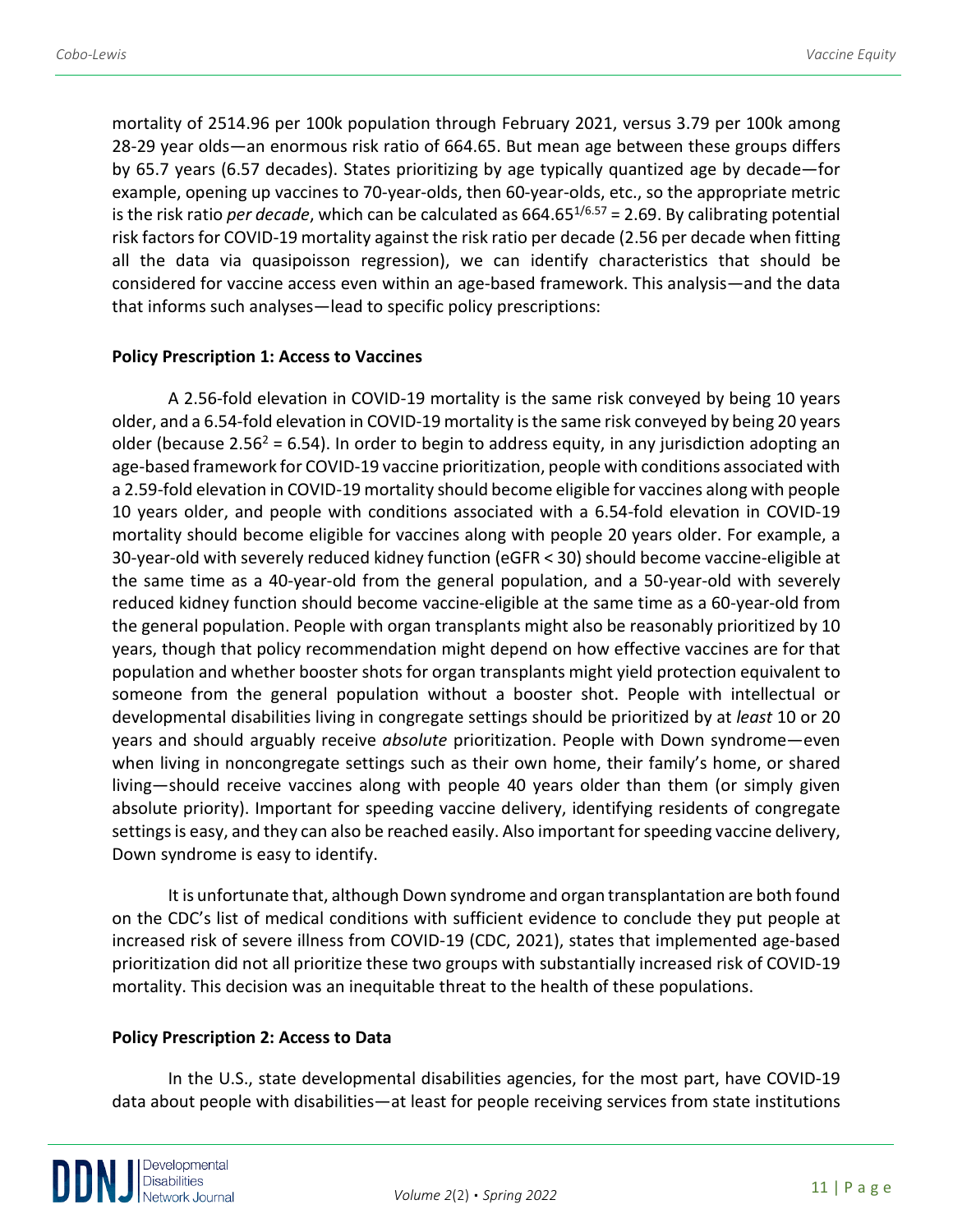or home- and community-based services funded through Medicaid—because COVID-19 cases and deaths constitute "critical incidents" that must be reported to the agency. But the data collection systems for people with intellectual or developmental disabilities are largely segregated from the general public health data systems. Consequently, while COVID-19 dashboards, which are common throughout the U.S., track and report data by several risk factors (age and race among them), they rarely if ever report data on disability, even though states could link their public health and vaccine databases with databases supporting their developmental disabilities agencies or Medicaid agencies. This makes it impossible to assess the COVID-19 mortality associated with intellectual or developmental disability *per se*. Only recently has multistate data become available on COVID-19 deaths by disability and residential setting, and it remains incomplete and, at least in the extant literature, has only been used for calculating casefatality rates (risk of dying given that a person already has a COVID-19 diagnosis) rather than mortality rates (overall risk of dying from COVID-19; Landes et al., 2021a). This exclusion of disability data from public health data dashboards is shocking in light of longstanding Surgeon General recommendations to improve health-related surveillance for people with intellectual disabilities (U.S. Public Health Service, 2001). The segregation of disability data systems from broader public health data systems also makes it impossible for the public to track vaccine progress in this marginalized population—important considerations even after vaccine eligibility is broadened to the general adult population. This must change.

#### **Policy Prescription 3: Inclusion in Decision-Making**

In the future—during the current pandemic, in future public health crises, and even between crises—perceived convenience for policymakers and public health personnel on the ground should not be allowed to exacerbate the inequities that contribute to health disparities. Laws, rules, and policies should be written to recognize previous marginalization—and ongoing marginalization—and to prevent recurrence. Stakeholders from marginalized groups should be appointed to meaningful roles in decision making and advisory bodies in all jurisdictions, including at the state and federal level. And when data or analyses come to light challenging previously adopted policies, jurisdictions should heed the data and re-examine the policies. "Nothing about us without us."

#### **References**

- Bassett, M. T., Chen, J. T., & Krieger, N. (2020). Variation in racial/ethnic disparities in COVID-19 mortality by age in the United States: A cross-sectional study. *PLOS Medicine*, *17*(10), e1003402. <https://doi.org/10.1371/journal.pmed.1003402>
- Centers for Disease Control and Prevention. (2021, March 15). *People with certain medical conditions*. Centers for Disease Control and Prevention. [https://www.cdc.gov/coronavirus/2019-ncov/need](https://www.cdc.gov/coronavirus/2019-ncov/need-extra-precautions/people-with-medical-conditions.html)[extra-precautions/people-with-medical-conditions.html](https://www.cdc.gov/coronavirus/2019-ncov/need-extra-precautions/people-with-medical-conditions.html)
- Clift, A. K., Coupland, C. A. C., Keogh, R. H., Hemingway, H., & Hippisley-Cox, J. (2020). COVID-19 mortality risk in Down syndrome: Results from a cohort study of 8 million adults. *Annals of Internal Medicine*, *174*(4), 572-576[. https://doi.org/10.7326/M20-4986](https://doi.org/10.7326/M20-4986)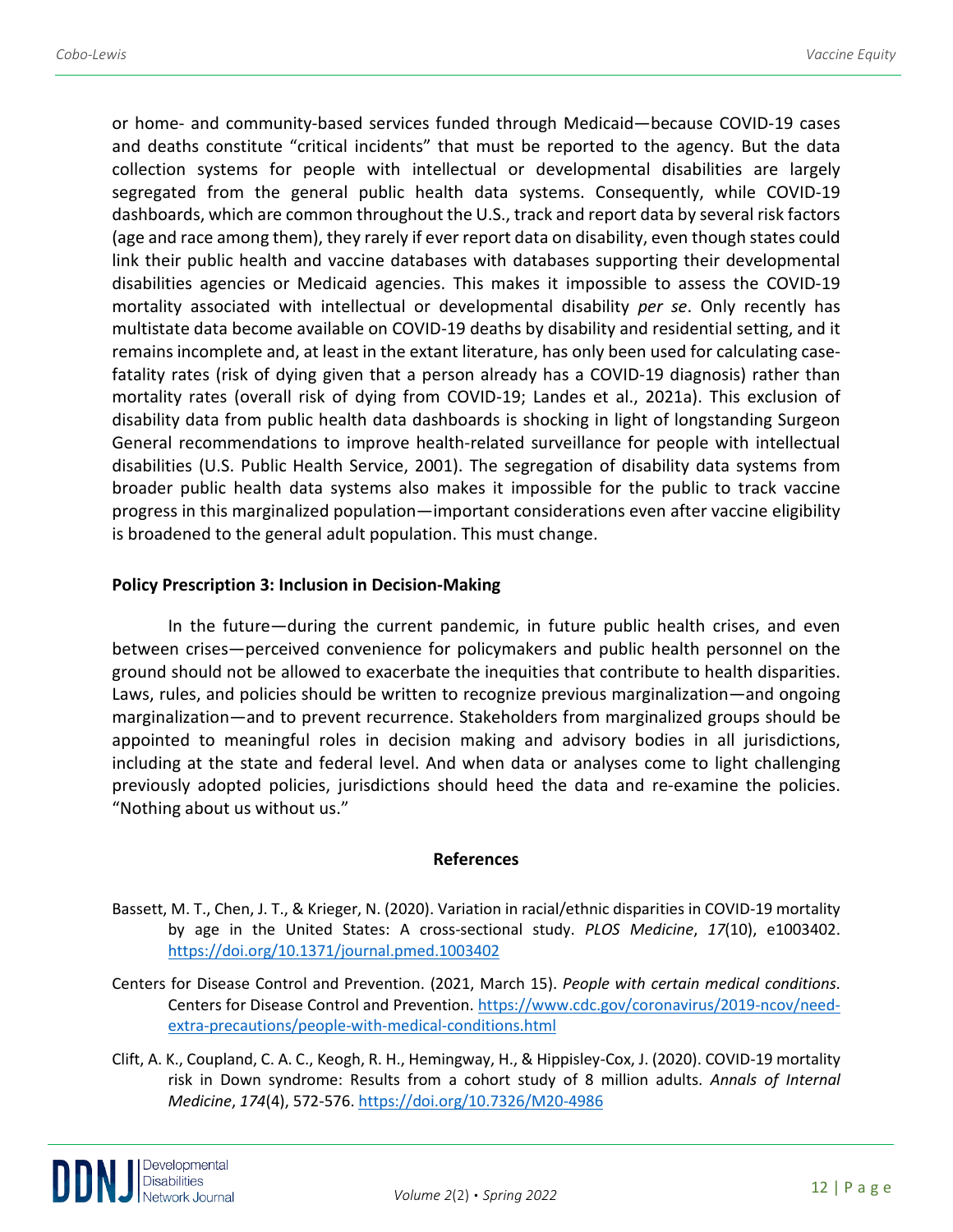- Disability Rights Connecticut. (2021a, February 25). *Disability Rights Connecticut Says Connecticut's New COVID vaccine policy is unlawful and discriminatory; complaint filed with U.S. Office for Civil Rights Seeks immediate federal investigation, policy revisions*. Disability Rights Connecticut, Inc. <https://www.disrightsct.org/announcement-press-release-vaccine-policy>
- Disability Rights Connecticut. (2021b, March 8). *Three legal services programs file complaint with federal office for civil rights to investigate discriminatory allocation of COVID-19 vaccine by Connecticut*. Disability Rights Connecticut, Inc. [https://www.disrightsct.org/announcement-press-release](https://www.disrightsct.org/announcement-press-release-three-legal-aid-organizations-file-ocr-complaint)[three-legal-aid-organizations-file-ocr-complaint](https://www.disrightsct.org/announcement-press-release-three-legal-aid-organizations-file-ocr-complaint)
- Gleason, J., Ross, W., Fossi, A., Blonsky, H., Tobias, J., & Stephens, M. (2021). The devastating impact of COVID-19 on individuals with intellectual disabilities in the United States. *New England Journal of Medicine Catalyst Innovations in Care Delivery*. [https://catalyst.nejm.org/doi/full/10.1056/](https://catalyst.nejm.org/doi/full/10.1056/%20CAT.21.0051)  [CAT.21.0051](https://catalyst.nejm.org/doi/full/10.1056/%20CAT.21.0051)
- *Governor Lamont Announces Connecticut Will Continue Age-Based Approach To COVID-19 Vaccine Eligibility; Educators and Childcare Providers to Have Dedicated Clinics in March*. (n.d.). CT.Gov - Connecticut's Official State Website. [https://portal.ct.gov/Office-of-the-Governor/News/Press-](https://portal.ct.gov/Office-of-the-Governor/News/Press-Releases/2021/02-2021/Governor-Lamont-Announces-Connecticut-Will-Continue-Age-Based-Approach-To-COVID-Vaccine)[Releases/2021/02-2021/Governor-Lamont-Announces-Connecticut-Will-Continue-Age-Based-](https://portal.ct.gov/Office-of-the-Governor/News/Press-Releases/2021/02-2021/Governor-Lamont-Announces-Connecticut-Will-Continue-Age-Based-Approach-To-COVID-Vaccine)[Approach-To-COVID-Vaccine](https://portal.ct.gov/Office-of-the-Governor/News/Press-Releases/2021/02-2021/Governor-Lamont-Announces-Connecticut-Will-Continue-Age-Based-Approach-To-COVID-Vaccine)
- Harmon, A., & Ivory, D. (2021, March 9). How America's vaccine system makes people with health problems fight for a place in line. *The New York Times*. [https://www.nytimes.com/2021/03/09/](https://www.nytimes.com/2021/03/09/%20us/covid-vaccine-eligible-preexisting-conditions.html)  [us/covid-vaccine-eligible-preexisting-conditions.html](https://www.nytimes.com/2021/03/09/%20us/covid-vaccine-eligible-preexisting-conditions.html)
- Henderson, A., Fleming, M., Cooper, S.-A., Pell, J., Melville, C., MacKay, D., Hatton, C., & Kinnear, D. (2021). COVID-19 infection and outcomes in a general population-based cohort of 17,173 adults with intellectual disabilities compared with the general population. *medRxiv*. [https://doi.org/10.1101/](https://doi.org/10.1101/%202021.02.08.21250525)  [2021.02.08.21250525](https://doi.org/10.1101/%202021.02.08.21250525)
- Johns Hopkins Disability Health Research Center & Center for Dignity in Healthcare for People with Disabilities. (2021). *COVID-19 vaccine prioritization dashboard*. [https://disabilityhealth.jhu.edu/](https://disabilityhealth.jhu.edu/%20vaccine/)  [vaccine/](https://disabilityhealth.jhu.edu/%20vaccine/)
- Landes, S. D., Turk, M. A., Formica, M. K., McDonald, K. E., & Stevens, J. D. (2020). COVID-19 outcomes among people with intellectual and developmental disability living in residential group homes in New York State. *Disability and Health Journal*, *13*(4), 100969. [https://doi.org/10.1016/j.dhjo.](https://doi.org/10.1016/j.dhjo.%202020.100969)  [2020.100969](https://doi.org/10.1016/j.dhjo.%202020.100969)
- Landes, S. D., Turk, M. A., & Ervin, D. A. (2021a). COVID-19 case-fatality disparities among people with intellectual and developmental disabilities: Evidence from 12 US jurisdictions. *Disability and Health Journal*, *14*, 101116.<https://doi.org/10.1016/j.dhjo.2021.101116>
- Landes, S. D., Turk, M. A., & Wong, A. W. W. A. (2021b). COVID-19 outcomes among people with intellectual and developmental disabilities in California: The importance of type of residence and skilled nursing care needs. *Disability and Health Journal*, *14*(2), 101051. [https://doi.org/10.1016/](https://doi.org/10.1016/%20j.dhjo.2020.101051)  [j.dhjo.2020.101051](https://doi.org/10.1016/%20j.dhjo.2020.101051)
- Maine Department of Health and Human Services. (2021). *Indicators of severe COVID-19 illness*. [https://www.maine.gov/dhhs/sites/maine..gov.dhhs/files/2021-02/Indicators%20of%20Severe](https://www.maine.gov/dhhs/sites/maine..gov.dhhs/files/2021-02/Indicators%20of%20Severe%20%20COVID19%20Illness%202%2026%202021.pptx_.pdf) [%20COVID19%20Illness%202%2026%202021.pptx\\_.pdf](https://www.maine.gov/dhhs/sites/maine..gov.dhhs/files/2021-02/Indicators%20of%20Severe%20%20COVID19%20Illness%202%2026%202021.pptx_.pdf)